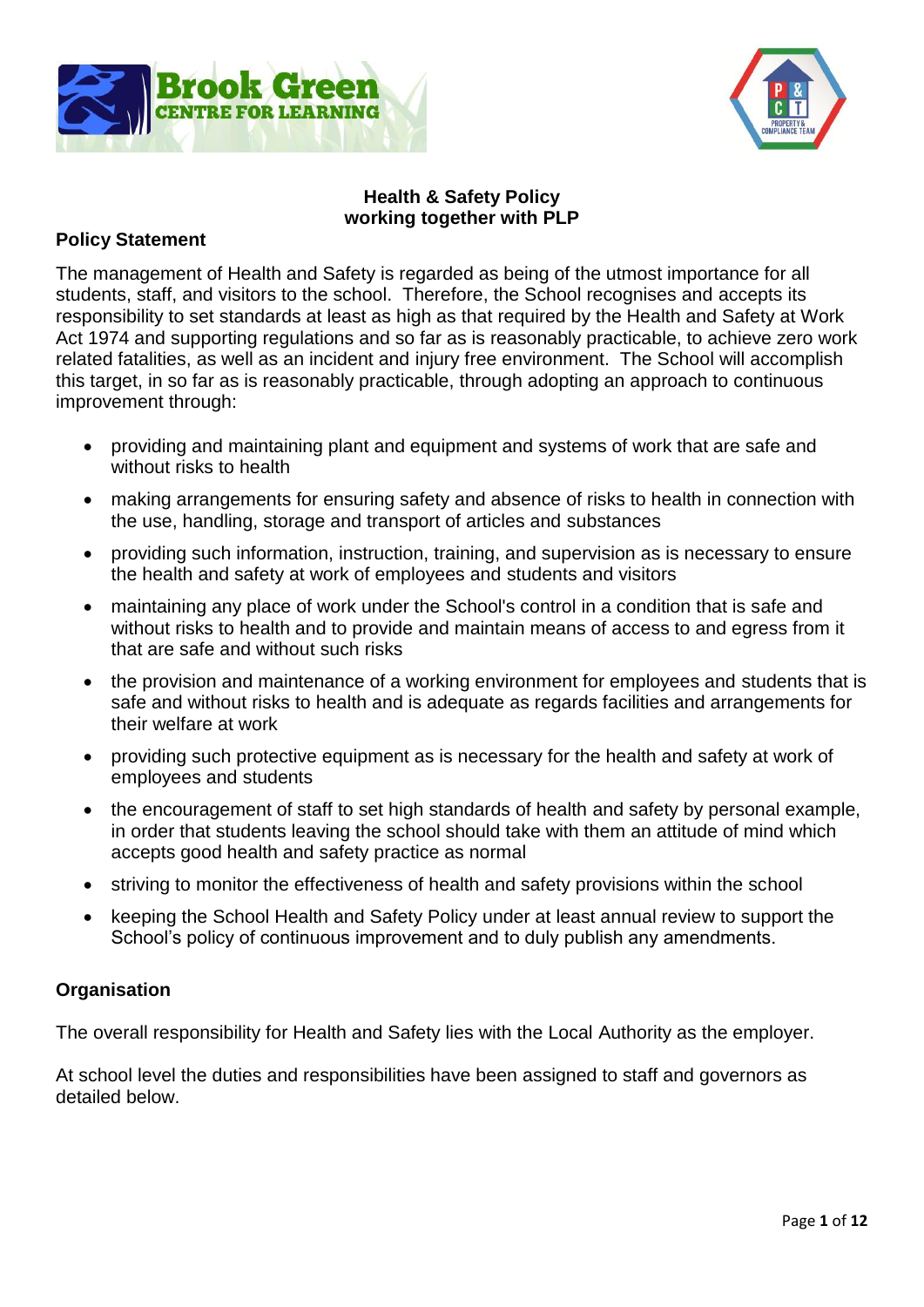# **Responsibilities of the Governing Body**

The Governing Body is responsible for ensuring health and safety management systems are in place and effective.

A Health & Safety Governor has been appointed to receive relevant information, monitor the implementation of policies and procedures and to feedback health and safety issues and identified actions to the Governing Body.

The Governing body will receive regular reports from the Headteacher or other nominated member of staff to enable them to provide and prioritise resources for health and safety issues.

### **Responsibilities of the Headteacher**

Overall responsibility for the day to day management of health and safety in accordance with rests with the Headteacher.

The Headteacher has responsibility for:

- Co-operating with the LA and Governing Body to enable health and safety policy and procedures to be implemented and complied with.
- Communicating the policy and other appropriate health and safety information to all relevant people including contractors.
- Ensuring effective arrangements are in place to pro-actively manage health and safety by conducting and reviewing inspections and risk assessments and implementing required actions.
- Reporting to the Governing body on health and safety performance and any safety concerns or issues which may need to be addressed by the allocation of funds.
- Ensuring that the premises, plant, and equipment are maintained in a safe and serviceable condition.
- Reporting to the LA any significant risks which cannot be rectified within the school's budget.
- Ensuring all staff are competent to carry out their roles and are provided with adequate information, instruction, and training.
- Ensuring consultation arrangements are in place for staff and their trade union representatives (where appointed) and recognising the right of trade unions in the workplace to require a health and safety committee to be set up.
- Monitoring purchasing and contracting procedures to ensure health and safety is included in specifications & contract conditions.

Whilst overall responsibility for health and safety cannot be delegated the Headteacher may choose to delegate certain tasks to other members of staff.

### **Responsibilities of other staff holding posts of special responsibility**

The School Business Manager will assist the Headteacher to fulfil school safety responsibilities by performing the following duties:

attempt to resolve daily health and safety problems any member of staff may raise and refer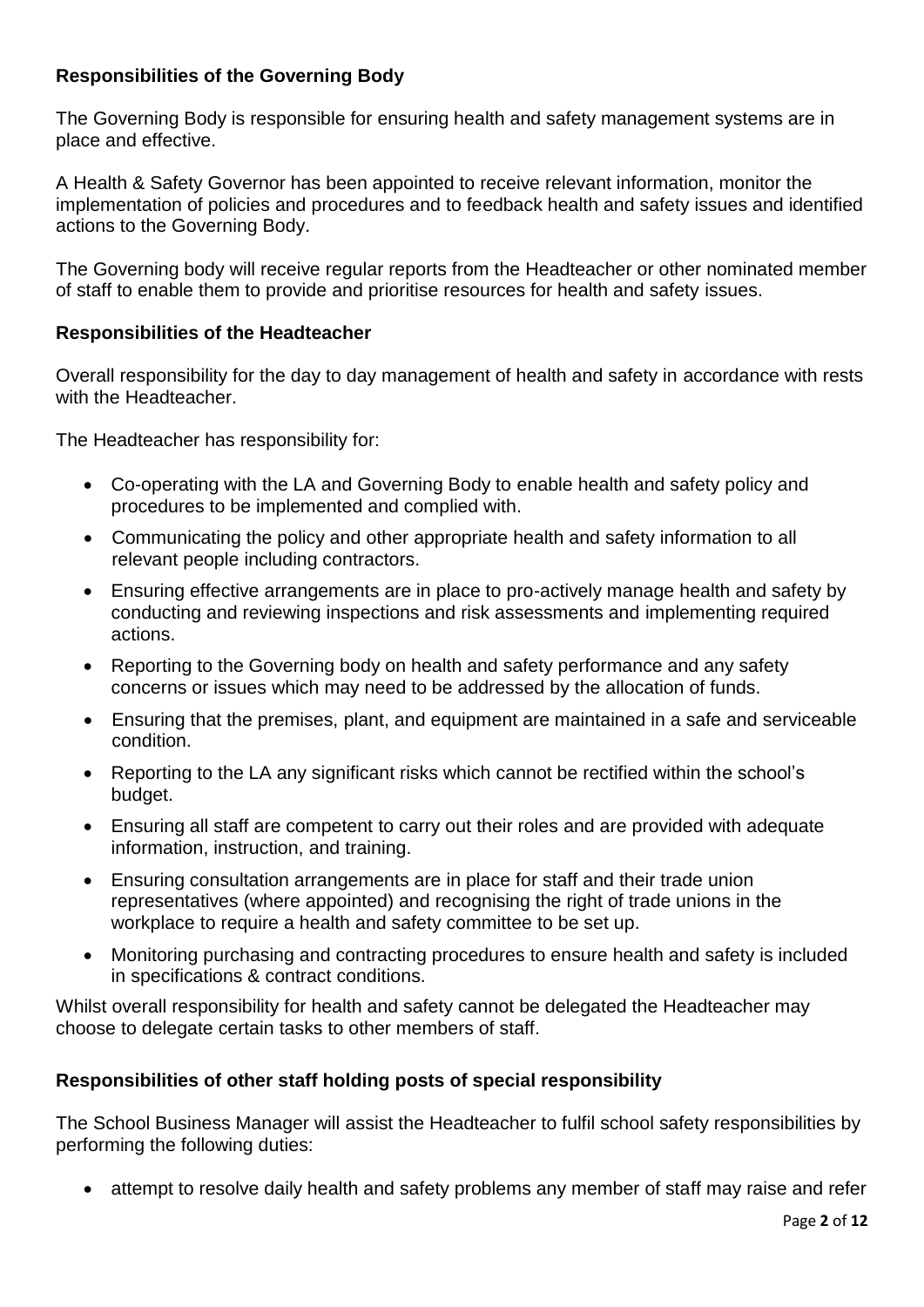to the Headteacher any problem for which there is not a satisfactory solution within the resources available

- will ensure that safety inspections are conducted within the school premises and to consider the resource implications of any findings
- should arrange for staff training and information to avoid hazards and to contribute positively to their own safety and health at work. Also, to communicate health and safety information received to appropriate people. This role should also ensure staff receive health and safety induction training
- notify the Headteacher of changes or additions to plant, equipment, and machinery
- ensure that staff implement control measures and improvements as identified through risk assessments, accident investigations or any type of monitoring conclusion.

The Premises Manager will:

The school Premises Manager / Caretaker has a crucial role in ensuring specific safety hazards are managed. The safety functions of the Premises Manager / Caretaker include:

- weekly fire call point checks and maintaining records
- monthly emergency lighting checks and maintaining records
- weekly flushing of little used water outlets in accordance with the Legionella Risk Assessment
- termly testing of fire alarm as part of fire evacuation drill
- a daily walk through of the school site to identify overnight hazards to staff and students. This check is to include a check of the outdoor play equipment. Any findings must be reported to the Business Manager
- gritting during icy weather so that a safe access route into and out of school is maintained
- inspect ladders 6-monthly and maintain ladder register
- any other specifics for the site.

### **Class Teachers and Education Support Staff**

The safety of students and visitors in the school and on educational visits is the responsibility of the class teacher and their assistants. Their main functions are:

- day-to-day management of health and safety in accordance with the health and safety policy,
- checking classrooms/work areas are safe (e.g. no trip hazards etc.)
- checking equipment is safe before use, as well as ensuring equipment is left in a safe condition after use
- ensuring safe procedures are followed and that emergency procedures are understood
- ensuring protective equipment is available and used, when needed
- participating in inspections and supporting health and safety initiatives, if appropriate
- bringing problems to the relevant manager's attention and to propose appropriate recommendations to improve safety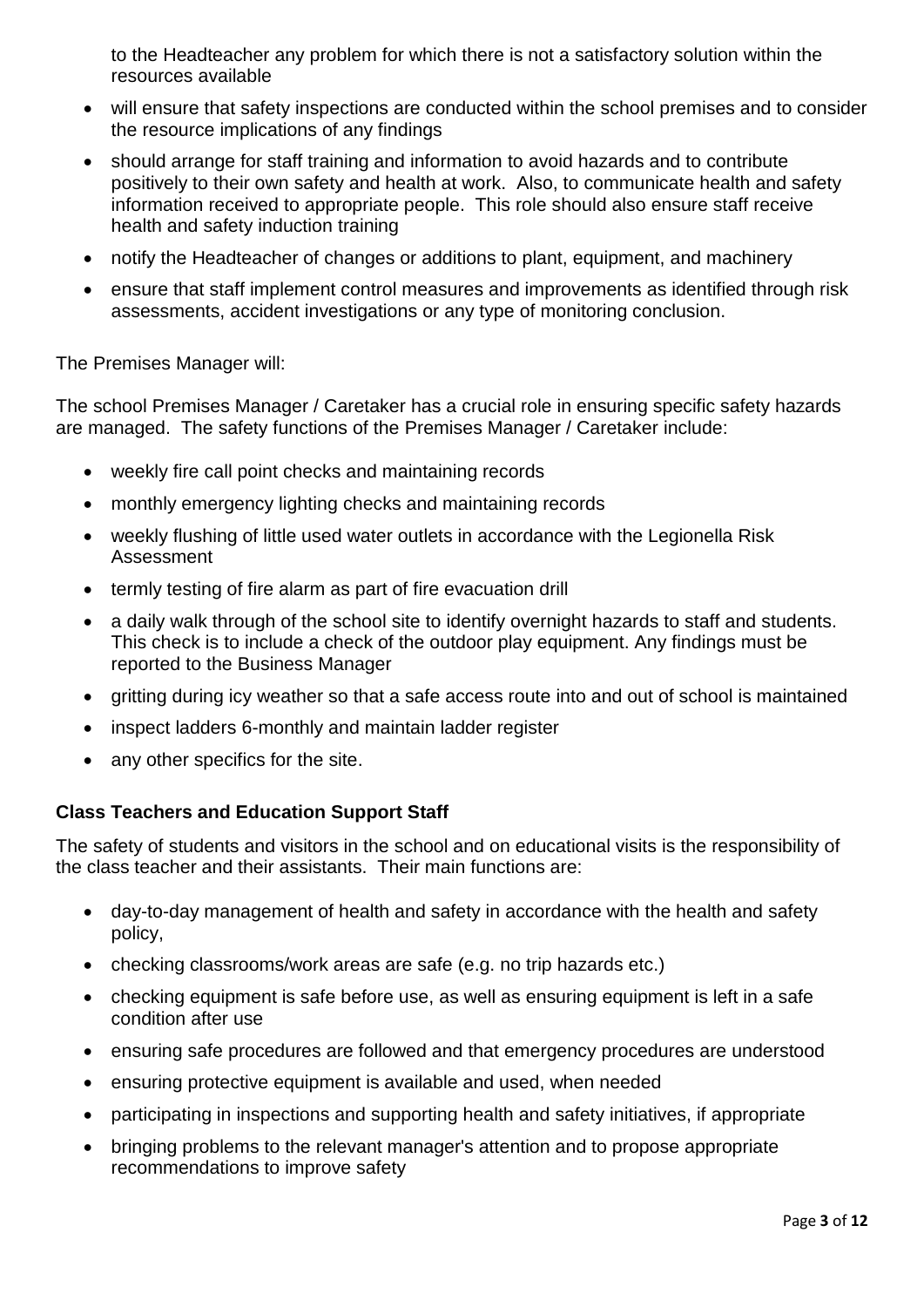- integrating all relevant aspects of safety into the teaching process and if necessary, give specific lessons on safety
- reporting any health and safety concerns to the Premises Manager as soon as the concern is realised.

### **Students**

Students are expected to:

- understand and exercise personal responsibility for safety of themselves and others
- observe standards of dress consistent with safety and hygiene, (e.g. suitable footwear and the preclusion of unsuitable jewellery etc.)
- understand and observe the safety rules of the school and in particular the instructions of staff given in an emergency
- not to deliberately misuse, neglect or interfere with items provided for safety.

### **Arrangements**

The school recognises the importance that effective 2-way communication has to play in achieving high standards of health and safety. Therefore, health and safety may be raised during staff meetings by any staff member. Also, the Headteacher has an open door policy for all members of the school who wish to discuss health and safety concerns. Where safety issues are considered to be of sufficient concern, the Headteacher will notify the Governing Body.

### **Asbestos**

Due to being a new build there is no asbestos present in the building.

#### **Accident Reporting**

Where the LA is the employer then **all** employee accidents, no matter how minor, must be reported to them using the forms available in the School Room.

#### **Accidents to students and other non-employees (members of public / visitors to site etc.)**

A local accident book is used to record all minor incidents to non-employees, more significant incidents as detailed below must also reported to PCC.

- Major injuries.
- Accidents where significant first aid treatment has been provided.
- Accidents which result in the injured person being taken from the scene of the accident directly to hospital.
- Accidents arising from premises / equipment defects.

All major incidents will be reported to the Headteacher and the Governing Body/ Health and Safety Governor. Parents/carers will be notified immediately of all major injuries. Accidents will be monitored for trends and a report made to the Governing Body as necessary.

The Headteacher, or their nominee, will investigate accidents and take remedial steps to avoid similar instances recurring. Faulty equipment, systems of work etc. must be reported and attended to as soon as possible.

### **Reporting to the Health and Safety Executive (HSE)**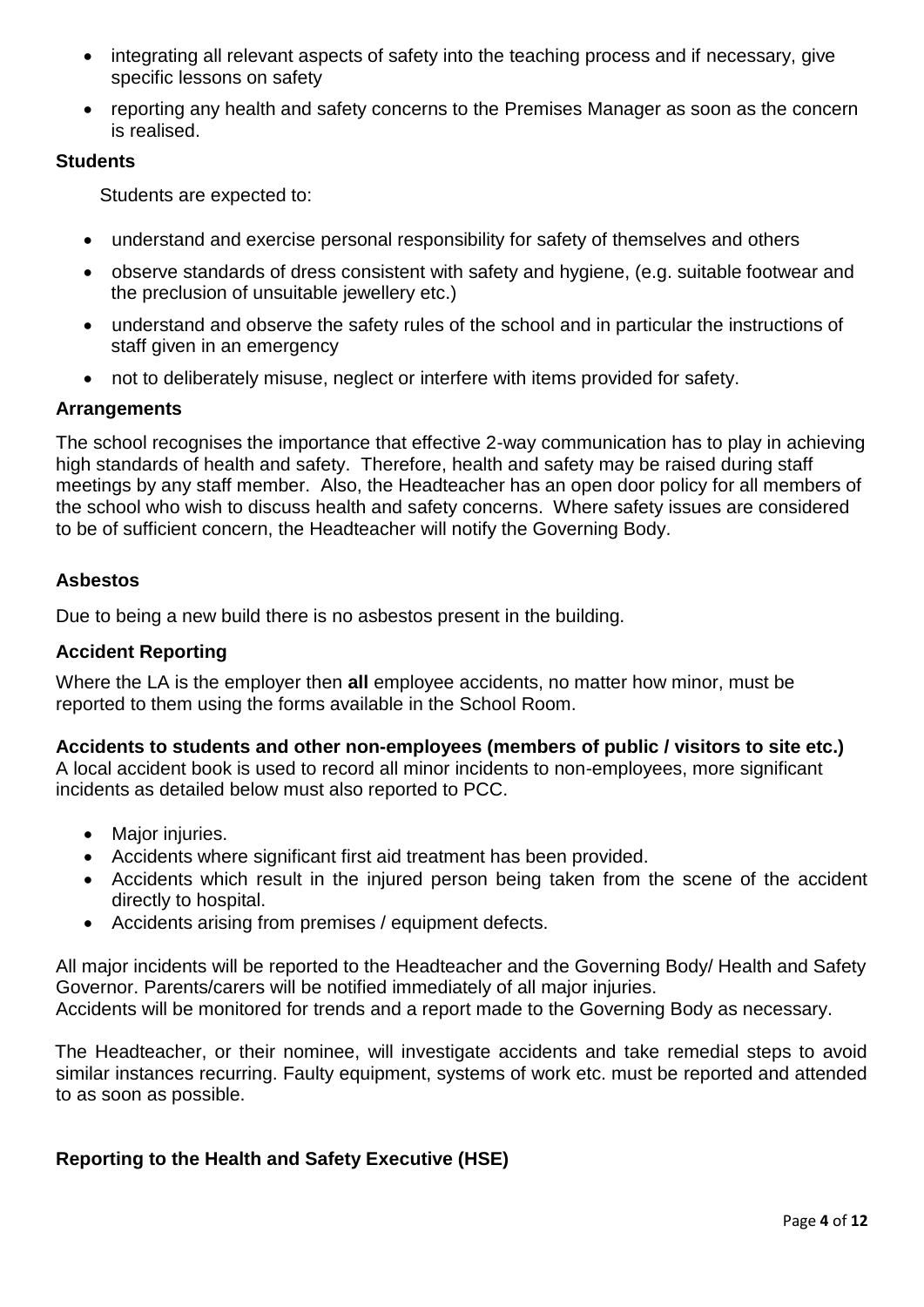Incidents involving a fatality or major injury will be reported immediately to the Health and Safety Executive (HSE) and PCC.

Incidents resulting in the following outcomes must be reported to the HSE via their online reporting system<http://www.hse.gov.uk/riddor/> within 15 days of the incident occurring.

- A pupil or other non-employee being taken directly to hospital for treatment and the accident arising as the result of the condition of the premises / equipment, due to the way equipment or substances were used or due to a lack of supervision / organisation etc.
- Employee absence or inability to carry out their normal duties as the result of a work-related accident, for periods of 7 days or more (including W/E's and holidays).

## **First Aid**

The school has assessed the need for first aid provision and identified the following staff to provide first aid (both on site and where required for trips/visits and extra curricular activities)

The school's first aiders are displayed in the medical room.

### **Trained to Emergency Aid level (6 hr):**

- Jonty Stephenson 28/06/2019
- Simon Dean 28/06/2019
- Jenny Oakes 28/06/2019
- Angie Cross 28/06/2019
- Angie Gotham 28/06/2019
- Jackie Morgan 28/06/2019
- Caroline Treloar 28/06/2019
- Marcin Dubiel 28/06/2019
- Tracey Scott 28/06/2019
- Tracey Gerdes 28/06/2019
- Tony Wakeham 28/10/2019
- Peter Talliss 11/05/2021
- Jordan Glanville 02/12/2021
- Rob Dixon 02/12/2021
- Jon Spree 02/12/2021

Hayleigh Eglinton St John Ambulance trained.

First aid qualifications remain valid for 3 years. J Morgan will ensure that refresher training is organised to maintain competence and that new persons are trained should first aiders leave.

First aid posts are established in the school, in accordance with the Health and Safety (First Aid) Regulations 1981, so as to be reasonably accessible to all employees (and students if suitable). They will be suitably stocked at all times.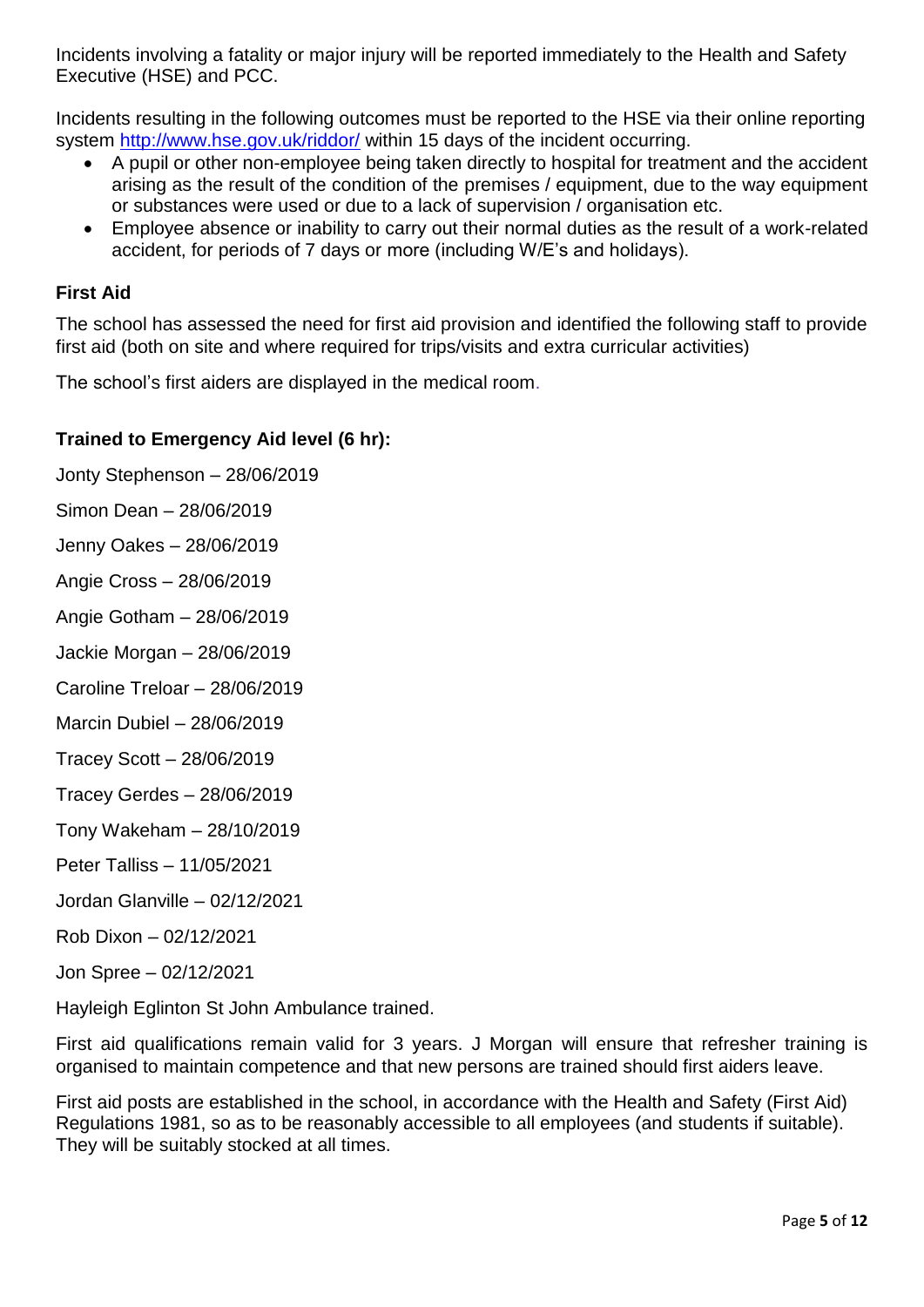The person responsible for the first aid boxes will ensure, where reasonably practicable, that it is fully equipped at all times.

Only qualified persons should carry out first aid treatment. To this end training courses will be held as required to ensure that there are sufficient persons qualified to meet the school's needs and satisfy the legal requirements of the Health and Safety (First Aid) Regulations 1981.

Serious cases of injury should receive qualified medical attention.

## **Fire Safety**

The school has a suitable and sufficient Fire Risk Assessment and any remedial actions necessary will be carried out according to priorities and within the timescales recommended. This will be reviewed regularly and updated whenever any major changes in structure or key personnel take place.

Preventative measures against fire are important and form the basis of rules to reduce the likelihood of fires occurring, e.g. restrictions on smoking, special precautions concerning flammable liquids and gases and maintenance of electrical appliances. To this end the School has employed a no-smoking ban on site.

As preventative measures can never be fool proof, reactive measures are also important and include:

- physical measures fire doors, smoke detectors, alarm systems and firefighting equipment. These will be provided, tested, and maintained as necessary. The extinguishers/alarm/detectors will be checked and maintained every 6-12 months under a service level agreement, the remaining fire precaution measures will be checked and maintained by the Premises Manager / Caretaker and recorded in the Fire Logbook
- detailed information about fire evacuation procedures is provided to regular and temporary members of staff, including supply and trainee teachers in their induction. Details about fire evacuation procedures will be displayed throughout the school. Staff should familiarise themselves with such details
- The school will have special arrangements in place for the evacuation of people with mobility needs and fire risk assessment will also pay particular attention to those with disabilities. (Personal Emergency Evacuation Plans)
- Emergency evacuations are practiced at least 3 times a year (once a term).

A guide on actions to take on hearing the Fire Alarm is provided in the school Fire Evacuation Plan.

Records will be kept of any tests and examinations of alarm systems and documented in the Fire Logbook. The same applies to all evacuations for whatever reason, including practices and false alarms, so that the effectiveness of each evacuation can be assessed, and action can be taken regarding any problems that have occurred.

### **Risk Assessments**

Risk assessments provide the backbone of any safe system of work and therefore all school activities must be assessed for hazard and evaluated for risk. An assessment that identifies a significant hazard should be recorded in writing and the measures needed to control the risk to health and safety should be listed and communicated by the member of staff leading the activity.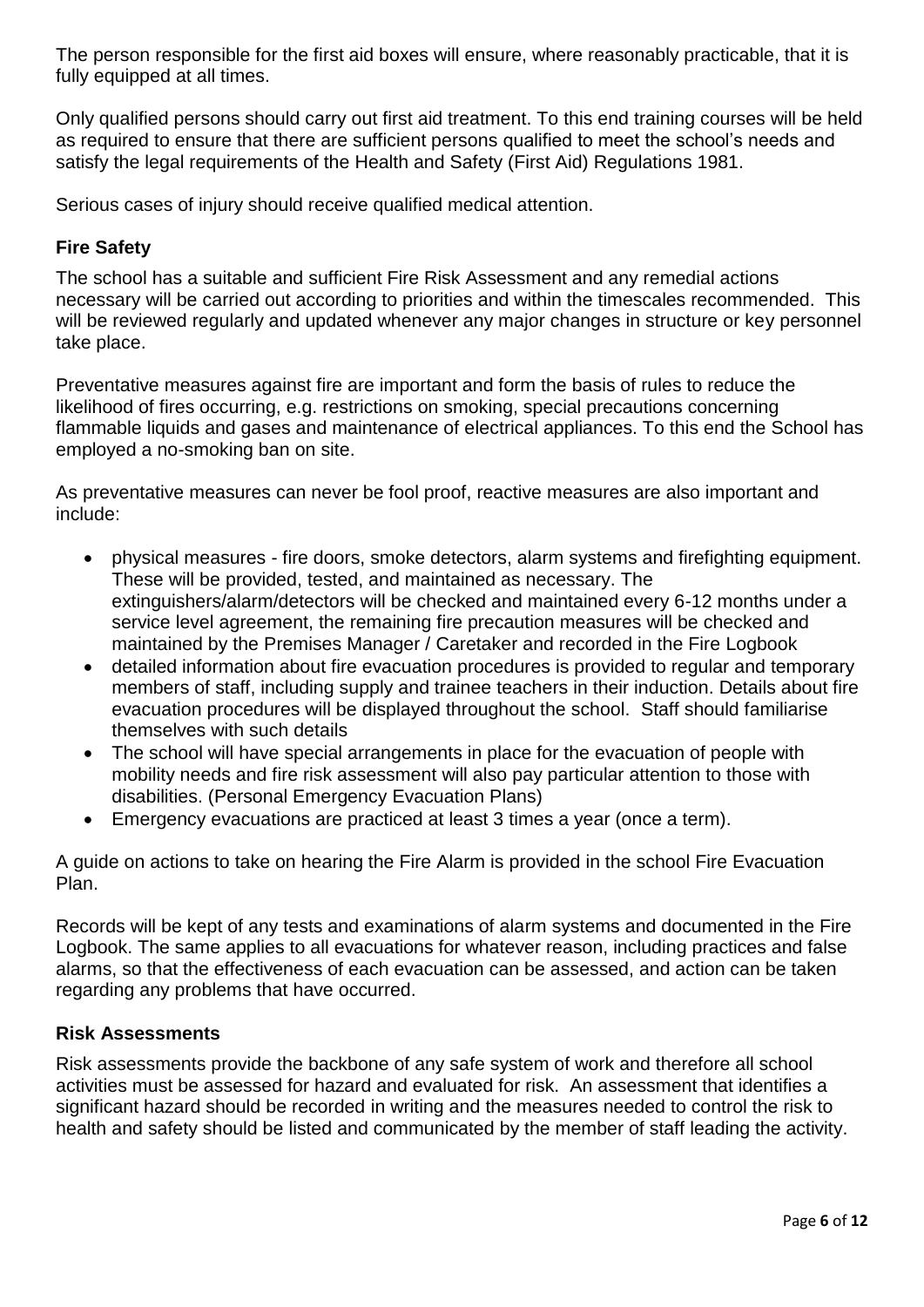Risk assessments are reviewed on an ongoing basis, particularly if the circumstances that surround that activity change. Although not a legal requirement, it is school policy that all risk assessments be reviewed at least annually.

# **Electrical Safety**

The following arrangements for electrical safety apply to all electrical equipment in use in the School, including personal items.

- Only electrical equipment that is properly installed and maintained should be used in the School. The indication that equipment has been properly checked is that a label is attached to each item bearing a date when it was officially tested. Items not bearing such a label should be queried and if necessary either withdrawn from use and given to the appropriate person or retested.
- All portable appliances will be regularly inspected and, where necessary, subject to an electrical test. All members of the School should routinely check that their electrical appliances are not damaged and that there are no obvious signs of misuse such as damaged or discoloured plug tops and worn cables.
- The Premises Manager / Caretaker will carry out visual inspections of electrical equipment as prescribed via HSE advice and record the inspection in the school electrical appliance log book.
- Any item that becomes faulty should be taken out of service and either discarded or sent for repair by a competent person.
- Equipment and furniture should be sited so as to avoid the need for leads to trail across floors. Where these cannot be avoided, proprietary rubber strips should be used to reduce the risk of tripping.
- Socket adapters should not be used. Only those with their own fused plug and cable (4-way trailing sockets) are permitted and should ideally be used on a temporary basis and until such time as new sockets can be fitted by a qualified electrician. When used, such extensions should be individually assessed to ensure the maximum power loads are not exceeded.

# **Safety Training**

Training and instruction in routine health and safety matters is given, as required by the appropriate supervisor or manager. In particular, the Business Manager will arrange for new members of staff and Supply Teachers - on their first day of joining - to receive induction information as required.

Contractors who require an induction, i.e. those not under escort for the duration of their stay on school premises, receive appropriate health and safety advice from the Business Manager/Premises Manager/Caretaker/school reception office staff as designated by the Headteacher. Induction records are held centrally and be available for audit when requested.

The School Administration Office will also give a copy/give direction to an e-copy of this Policy to new members of staff on their first day and ask them to read it and sign to confirm it has been read and understood.

The appropriate Teacher will inform new students about health and safety matters at the beginning of each academic year.

The need for other specialist training should be identified by individual members of staff and should be directed to the Headteacher or Business Manager.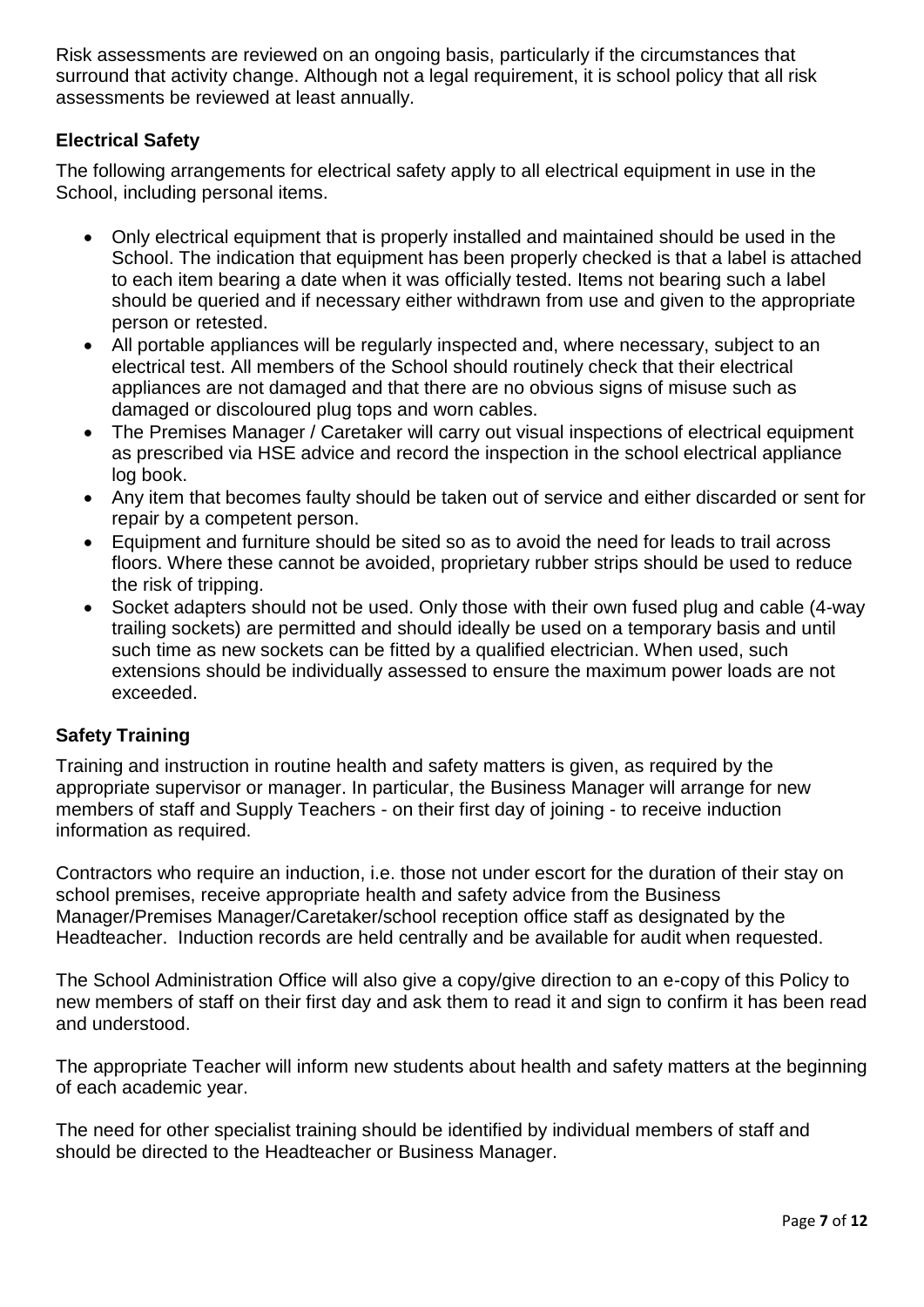Members of the School will not be expected to undertake any procedure for which they have not been adequately trained.

# **Control of Substances Hazardous to Health (COSHH)**

The Control of Substances Hazardous to Health Regulations 2002 (COSHH Regulations) require the school to ensure that substances (including purchased proprietary chemicals and nonproprietary substances such as effluents and by-products of processes) which can harm staff and others are stored, moved and used or handled in a manner which is safe and without risk to anyone's health. The school will do this by:

- identifying hazardous substances, assessing the nature of their hazards and the associated likelihood and severity of harm
- providing suitable precautions to protect persons against the hazards
- giving adequate written and verbal information about the hazardous substances to all persons who may be harmed by them. Guidance should be sought from the Safety Data Sheet provided with the substance
- storing hazardous substances in correctly labelled containers that have been deemed as adequate for the held substance. Such substances should be stored in appropriate secure facilities

See the school COSHH Register for further details.

### **Display Screen Equipment**

All staff who use computers daily as a significant part of their normal work have a display screen equipment (DSE) assessment carried out and undergo periodic training. 'Significant' is taken to be continuous/near continuous spells of an hour or more at a time on a continual basis.

Staff identified as DSE users are entitled to an eyesight test for DSE use upon request, and at regular intervals thereafter, by a qualified optician (and corrective glasses provided if required specifically for DSE use)

### **Traffic Management**

Authorised staff and visitors may park with care in the designated car parks. It should be noted that the School does not take any responsibility for damage to vehicles whilst on school property.

The speed limit of 5mph must be observed at all times and pedestrians have right of way on school property without exception. The vehicular access should not be blocked or used as a pedestrian access.

### **Transport**

The use of transport for conveying students and others is a potentially high-risk activity. Although the risks can never be totally eliminated, the School will minimise them as far as possible by the use of well-maintained and roadworthy vehicles and ensuring that only competent persons drive them.

The Headteacher advises about arrangements and checks to ensure that transport used by the school is roadworthy. Members of staff may only drive any hired minibuses if authorised by the Headteacher. The Headteacher will also provide other pertinent advice to users about aspects such as supervision of students and precautions for prolonged journeys. All staff will sign annual declaration to confirm that relevant Risk assessments will be read and understood before commencing a journey.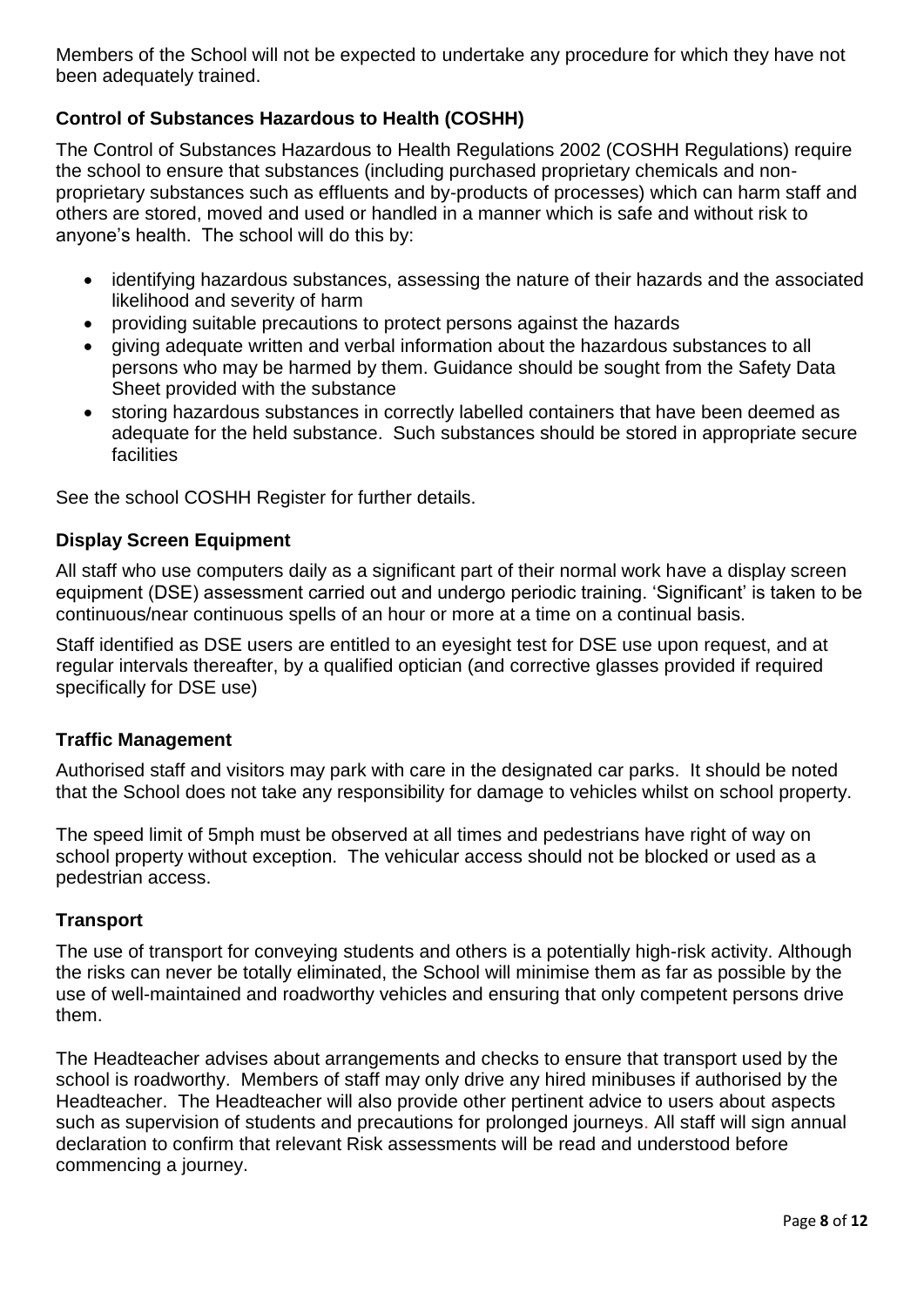# **Visitors and Contractors**

All visitors of any nature must report to the school reception and sign in accordingly. The receptionist will notify the visitor's point of contact who will then come to reception and host the visitor(s). It is the responsibility of the host to ensure that the visitor is made aware of the school's emergency procedures and that there is a School Safety Policy available for them to read. Should the visitors be staying for any reasonable length of time then they should receive a safety induction brief.

In the case of Contractors, the Business Manager/Premises Manager/Caretaker should monitor their day to day activities in order to ensure that safe working practices are not being compromised and presenting a hazard. Furthermore, the school health and safety policy should be made available to all contractors working on school premises if requested.

### **Violence to Staff**

'Violence' as defined by the HSE comprises any incident in which a person is verbally abused, threatened, or assaulted in circumstances relating to their work. The School is committed to protecting staff from violence from any party, as far as possible.

Should staff be subjected to violence, they should inform their line manager. The circumstances will be treated confidentially, and support measures will be provided, if required, to assist in recovering from an incident. Potentially all members of staff are vulnerable to violence, but the overall effects of violence can vary and be influenced according to person, time, place and various other factors (see also violence in the workplace on HSE website for further guidance). This applies to violence from students, visitors or other staff.

### **Occupational Stress**

Stress has increasingly become acknowledged as being a significant health issue at work. Whilst most staff might be expected to absorb a certain amount of pressure, it can rise to a level where it constitutes a risk to health. The School advises any member of staff who feels under an unacceptable amount of pressure to raise the issues and concerns with their line manager in complete confidence, so that if possible, some early action may be taken. Staff development training is available in the recognition and control of stress at work. Counselling services are also available for those in stressful situations.

# **Manual Handling**

It is up to individuals to determine whether they are fit to lift or move equipment and furniture. If an individual feels that to lift an item could result in injury or exacerbate an existing condition, they will ask for assistance. Training will be given according to regularity and type of manual handling operations.

The school will ensure that proper mechanical aids and lifting equipment are available in school, and that staff are trained in how to use them safely.

Staff and students are expected to use the following basic manual handling procedure:

- Plan the lift and assess the load. If it is awkward or heavy, use a mechanical aid, such as a trolley, or ask another person to help
- Take the more direct route that is clear from obstruction and is as flat as possible
- Ensure the area where you plan to offload the load is clear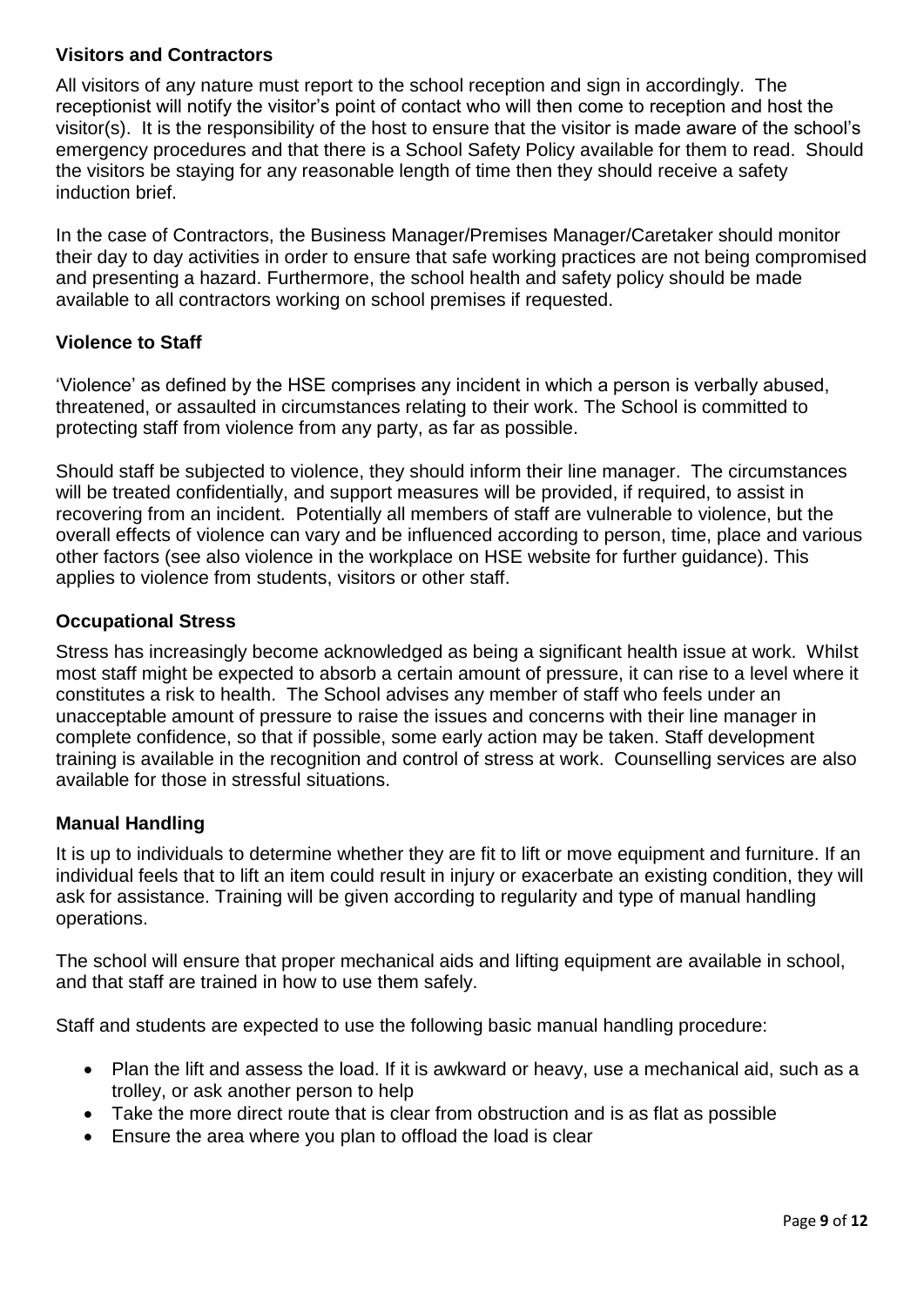When lifting, bend your knees and keep your back straight, feet apart and angled out. Ensure the load is held close to the body and firmly. Lift smoothly and slowly and avoid twisting, stretching, and reaching where practicable.

See HSE manual handling.<http://www.hse.gov.uk/pubns/indg143.pdf>

### **Work at Height**

Work at height should be avoided. Where it cannot be the school will ensure that work is properly planned, supervised and carried out by competent people with the skills, knowledge and experience to do the work. This would mean that working from height will normally be restricted to Premises Staff only

In addition:

- The Premises Manager/Caretaker maintains ladders for working at height
- Students are prohibited from using ladders
- Staff will wear appropriate footwear and clothing when using ladders
- Contractors are expected to provide their own ladders for working at height
- Before using a ladder, staff are expected to conduct a visual inspection to ensure its safety
- Access to high levels, such as roofs, is only permitted by trained persons

### **Machinery and Equipment**

All members of staff and students involved with the use of school machinery have a duty to ensure that it is used correctly, safely and that any defects or unsafe practices are reported to the school office, who will then notify the Premises Manager.

In addition, all, kitchen, art, and outdoors educational equipment must be well maintained, supplied with adequate guards where necessary and receive appropriate statutory inspections. Staff must ensure that any shortfalls are reported to the Premises Manager and the machinery or equipment is removed or put out of bounds and adequately labelled as so immediately.

### **Legionellosis**

The school aims to prevent the build-up of Legionella Pneumophila organisms in its water systems and to prevent the inhalation of infected water droplets. A suitable and sufficient Legionella Risk Assessment will be carried out every 2 years (or sooner if major water system changes are made) and any remedial recommendations will be completed accordingly. The school must ensure that the designated water supply checks and maintenance tasks are carried out by the premises team and contracted provider under the terms of contract and are recorded.

See Legionella risk assessment and written scheme.

### **School Visits (Off-site)**

Any proposed educational visit must first be cleared through the Headteacher whereby a strict analysis of the proposed visit must be satisfied before agreement is given. This will include assessment of:

- suitability of the School Trip Provider
- suitability of the location and activities according to the competency of supervision and abilities of students attending
- the submitted risk assessments for all activities to be undertaken, including first aid provision
- any other provision as decided by the Headteacher.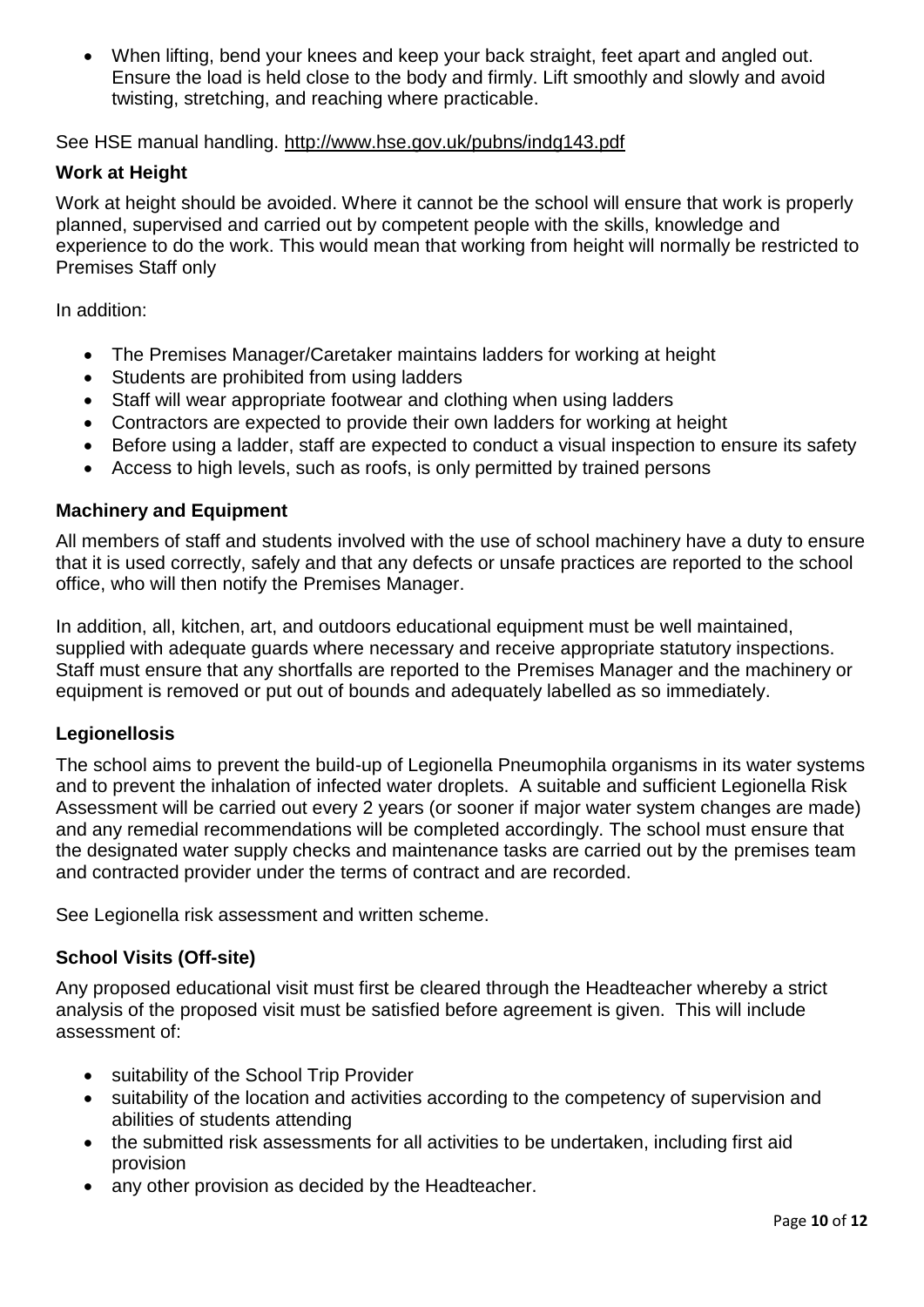Visits are not to go ahead until the Headteacher has given consent. Schools to ensure that they have at least one member of staff who has undergone Evolve training

# **Personal Protective Equipment (PPE)**

The school will provide suitable protective clothing and equipment for staff and students whose work is liable to involve hazardous substances or excessive levels of noise. If you are provided with any item of protective clothing or equipment, you must use it when necessary and take reasonable care of it. If any item becomes defective through wear or damage, you should report it and obtain a replacement before continuing with any work, which requires it. Should any member of the school deem that PPE is required for a particular activity, they should raise this concern through the Headteacher.

#### **Site Security**

The school has nominated key holders who are responsible for the security of the school site in and out of school hours under normal circumstances. They are responsible for visual inspections of the site, and for the intruder and fire alarm systems.

Different key holders may be nominated to respond to an emergency.

See Security Policy and school emergency plans.

#### **Lone Working**

Lone working may include:

- Late working
- Home or site visits
- Weekend working
- Premises Manager/Caretaker duties
- Site cleaning duties
- Working in a single occupancy office

Potentially dangerous activities, such as those where there is a risk of falling from height, will not be undertaken when working alone. If there are any doubts about the task to be performed, then the task will be postponed until other staff members are available.

If lone working is to be undertaken, a colleague, friend or family member will be informed about where the member of staff is and when they are likely to return.

The lone worker will ensure that they are medically fit to work alone.

#### **Infection Protection and Control**

The school follows national guidance published by Public Health England (PHE) when responding to infection control issues. We will encourage staff and students to follow this good hygiene practice where applicable.

The guidelines cover (but are not limited to):

- Hand washing
- Coughing and sneezing
- Cleaning of the environment
- Cleaning blood and body fluid spillages when never to use mops